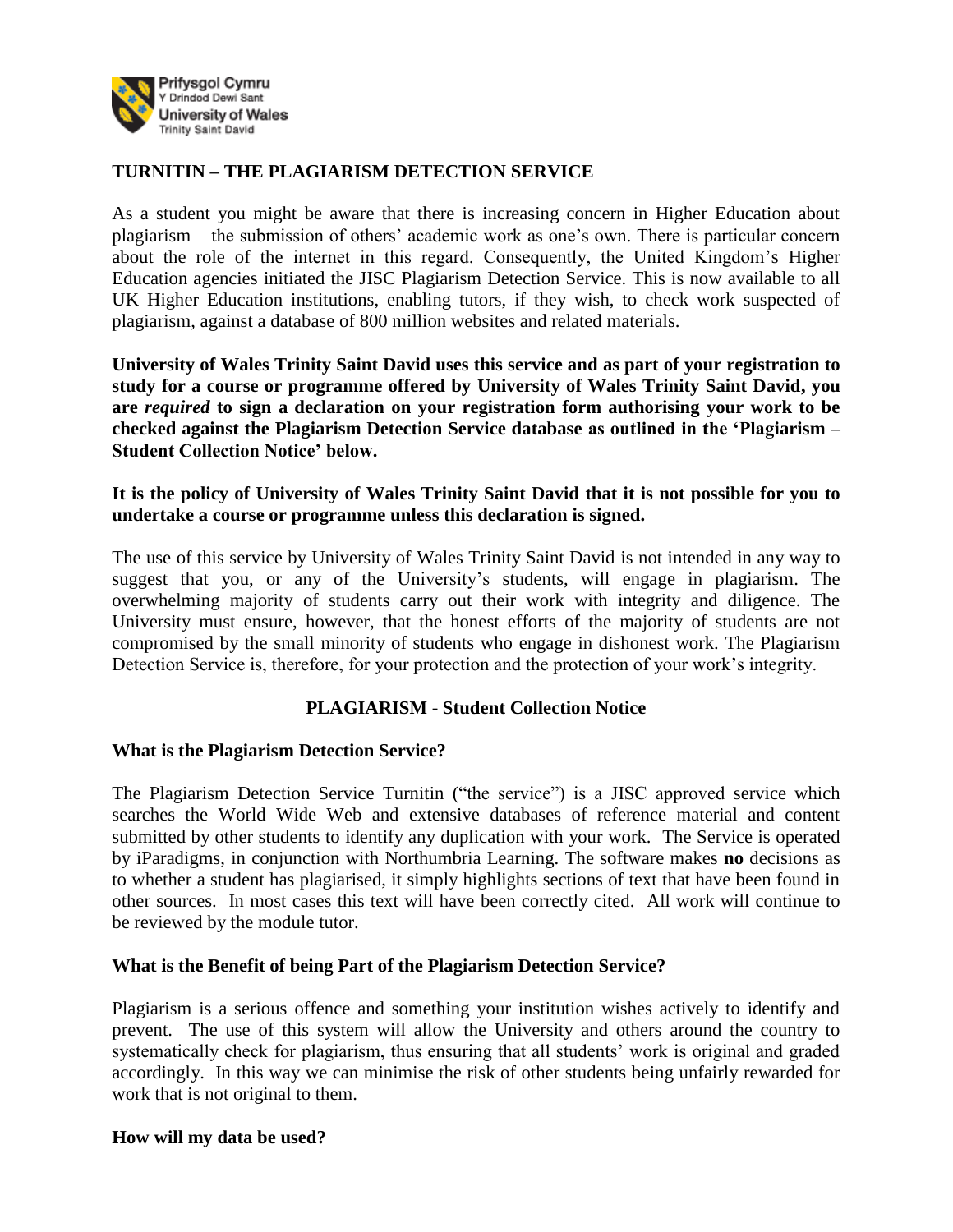In order for this service to work you will be required to submit your assignments to the service where they will be stored together with your name, email address, course details and institution. Once your material has been uploaded it will be stored electronically in a database and compared against work submitted from this or any other department(s) within this institution or from other UK institutions using the service.

In the event of the service detecting a high degree of similarity between content within the service this will be reported back to the University and we *may* decide to undertake further investigation which may ultimately lead to disciplinary actions, should instances of plagiarism be detected. Such decisions are entirely at the discretion of the University and in no way involve the Plagiarism Detection Service. In this circumstance it is possible that your personal data may need to be disclosed to academic staff within the other institution(s) from where matching content has been submitted. By signing this agreement you are giving your consent for your data to be transferred and used in this way.

The University is the recognised Data Controller (being the person who controls the extent and use of data) for the data held or processed by or on behalf of the Service. iParadigms are the Data Processor. In order for the University to make use of the Service it will be necessary for personal data relating to you to be transferred to countries not governed by EU Data Protection legislation. However, it should be noted that iParadigms, the company processing your data on the University's behalf, is bound by terms of contract to abide at all times by the Data Protection principles.

### **How long will my data be kept by the service?**

The service will seek to retain content submitted to it and associated personal data until the termination of this service or its successor, thus helping to accumulate as large a corpus of knowledge as possible against which to compare submitted content.

What if I want my data to be removed from the service before this?

If you do wish to remove your data from the Service at any time you should contact the University TurnitinUK administrator who can make the necessary arrangements with Northumbria Learning. You will receive written confirmation when this has been completed.

# **What if I want to find out what personal data the service holds on me?**

If you wish to find out exactly what personal data the Service holds about you please contact the University Data Protection Officer (via email:  $dpa@tsd.ac.uk$ ) You will be required to prove your identity before any personal information is disclosed to you. The process will involve the Data Protection Officer contacting Northumbria Learning and iParadigms on your behalf.

It is possible that the University also holds personal data on you in relation to plagiarism which it has received from the Service or elsewhere. For details of how to obtain access to such data please contact the University Data Protection Officer.